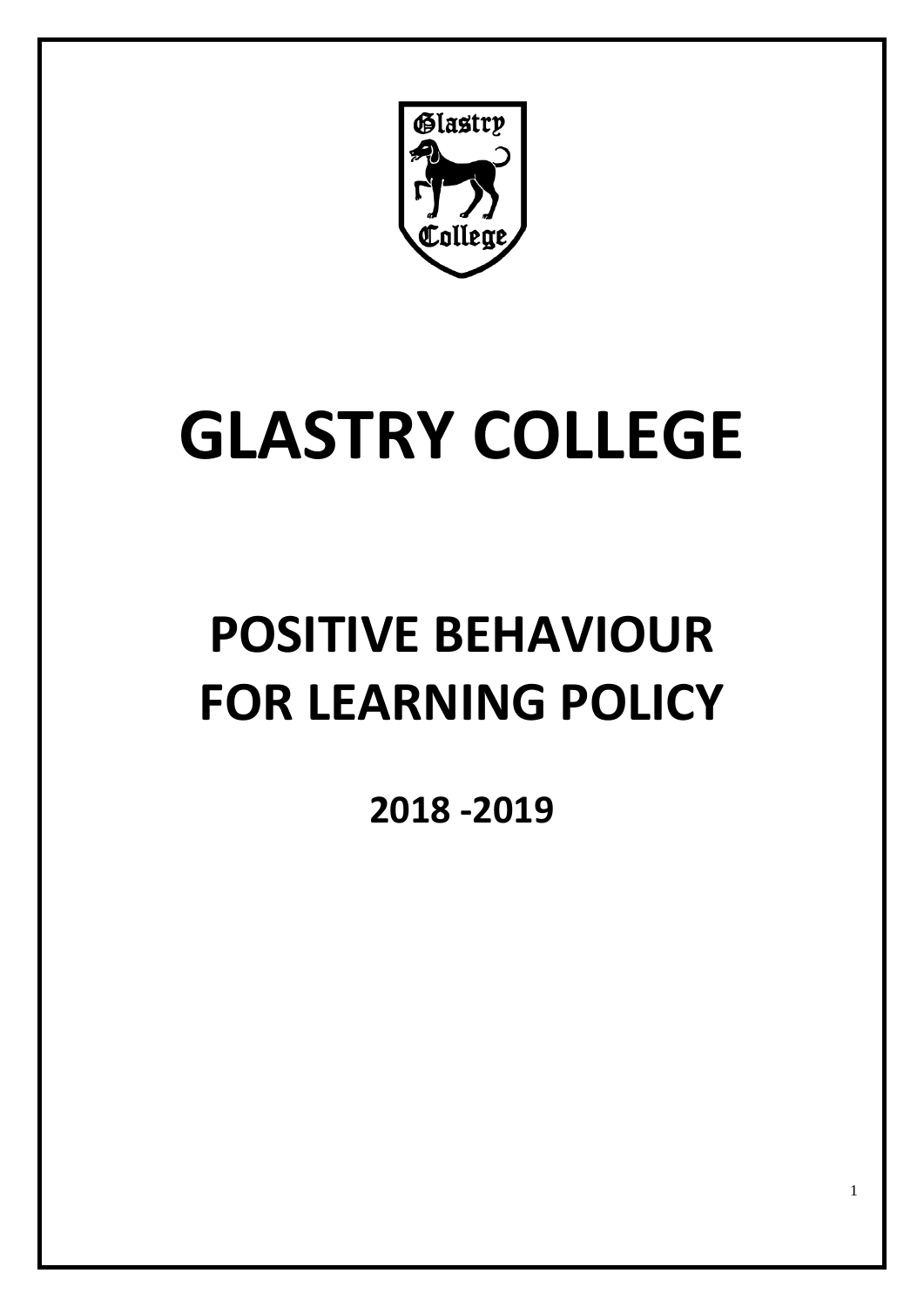## RRSA ARTICLES

Article 3 - Adults should always do what is best for you.

Article 12 - Children have the right to say what they think should happen, when adults are making decisions that affect them, and to have their opinions taken into account.

Article 19 - Governments should ensure that children are properly cared for and protect them from violence, abuse and neglect by their parents or anyone else who looks after them.

Article 28 - Children have a right to an education. Discipline in schools should respect children's human dignity.

Article 29 - Education should develop each child's personality and talents to the full. It should encourage children to respect their parents and their own and other cultures.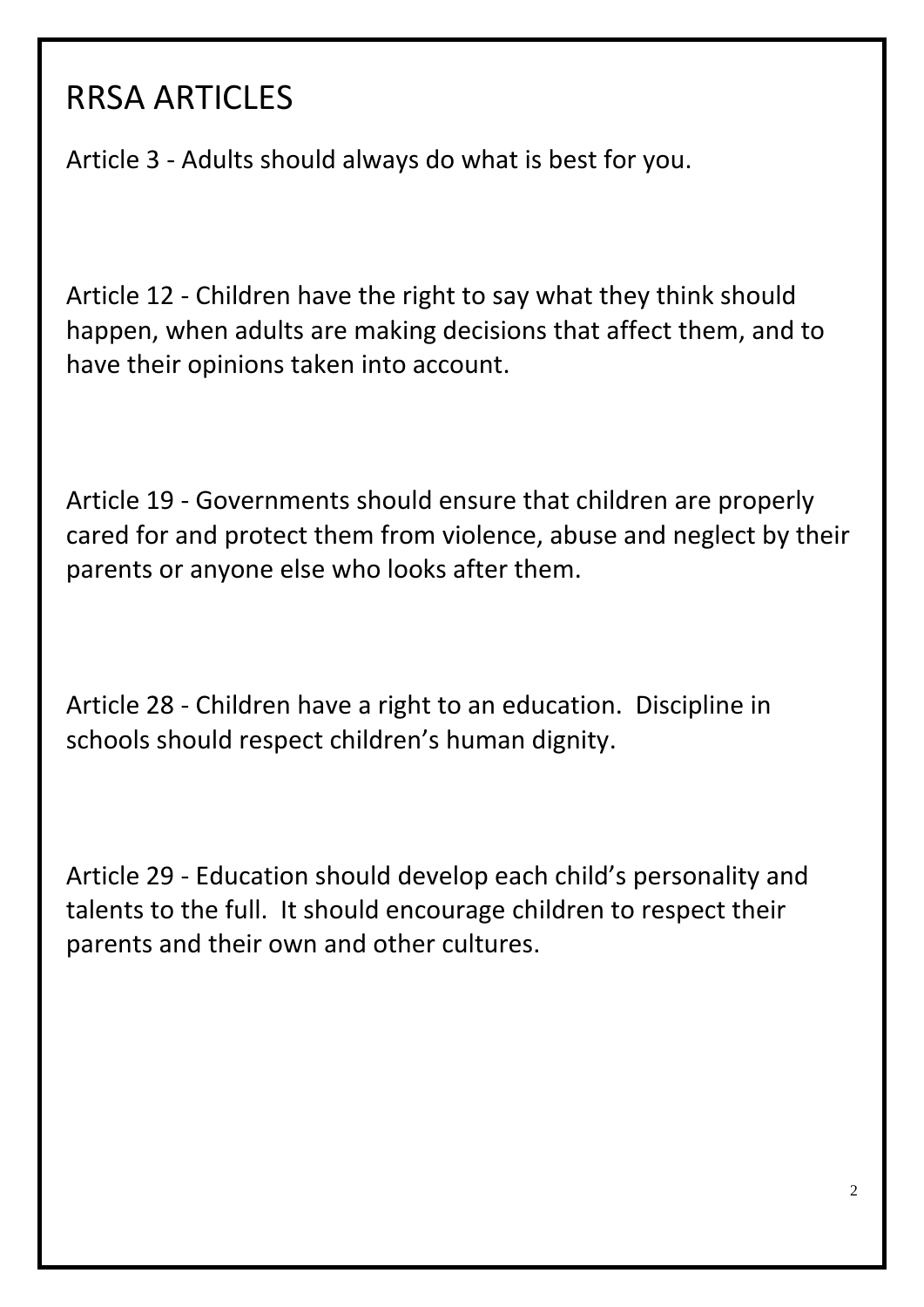## **Positive Behaviour for Learning Policy**

*Mission Statement*



## *Enrich, Empower, Excel*

#### *Enrich through Learning Empower to Succeed Excel in Life*

#### **Rationale**

Glastry College is committed to promoting positive behaviour in a supportive and caring environment. The promotion of positive behaviour enables pupils to become self-disciplined learners, able to make informed decisions allowing them to fulfil their potential and develop positive relationships with other people.

The management of behaviour issues is linked closely to the pastoral care provision in the college. Staff play key roles in this area. In the interest of the child they will liaise with other agencies including PSNI, Education and Welfare Office, Educational Psychologists, Behaviour Support Team, Social Services, CAMHS and School Counsellors to support pupils when appropriate.

#### **Aims and objectives of the Positive Behaviour for Learning Policy**

- To encourage all pupils to exercise self-discipline, self-respect, respect for others, the environment and local community and develop a sense of personal responsibility
- To provide a systematic, consistent and appropriate response to behaviour management in school
- To ensure pupils recognise the need to have rules in school and to fulfil their responsibility as outlined in the Classroom Charters
- To ensure the health and safety of the pupils
- Foster a learning culture that celebrates and rewards positive behaviour, achievement and success
- To create a stimulating learning environment which encourages and rewards personal endeavour and achievement
- To ensure pupils behave appropriately at all times in college and when representing the college on trips and during other activities
- To encourage pupils to respect authority, treating all persons in authority with courtesy and respect
- To support the personal development of all pupils by recognising and rewarding high levels of behaviour and effort.

#### **Ethos**

The Curriculum and Pastoral Care provisions in Glastry College aim to support all pupils, helping to prepare them to cope with the demands of college and adult life and enable them to achieve their full potential. These provisions include measures to help meet the physical, emotional and spiritual needs and aspirations of all learners within an inclusive learning environment. Through our Pastoral Programme and Counselling Service we offer a supportive environment to pupils. The Personal Development Programme within LLW allows pupils to explore key issues within their personal development including self-esteem, health and well-being, relationships and personal safety.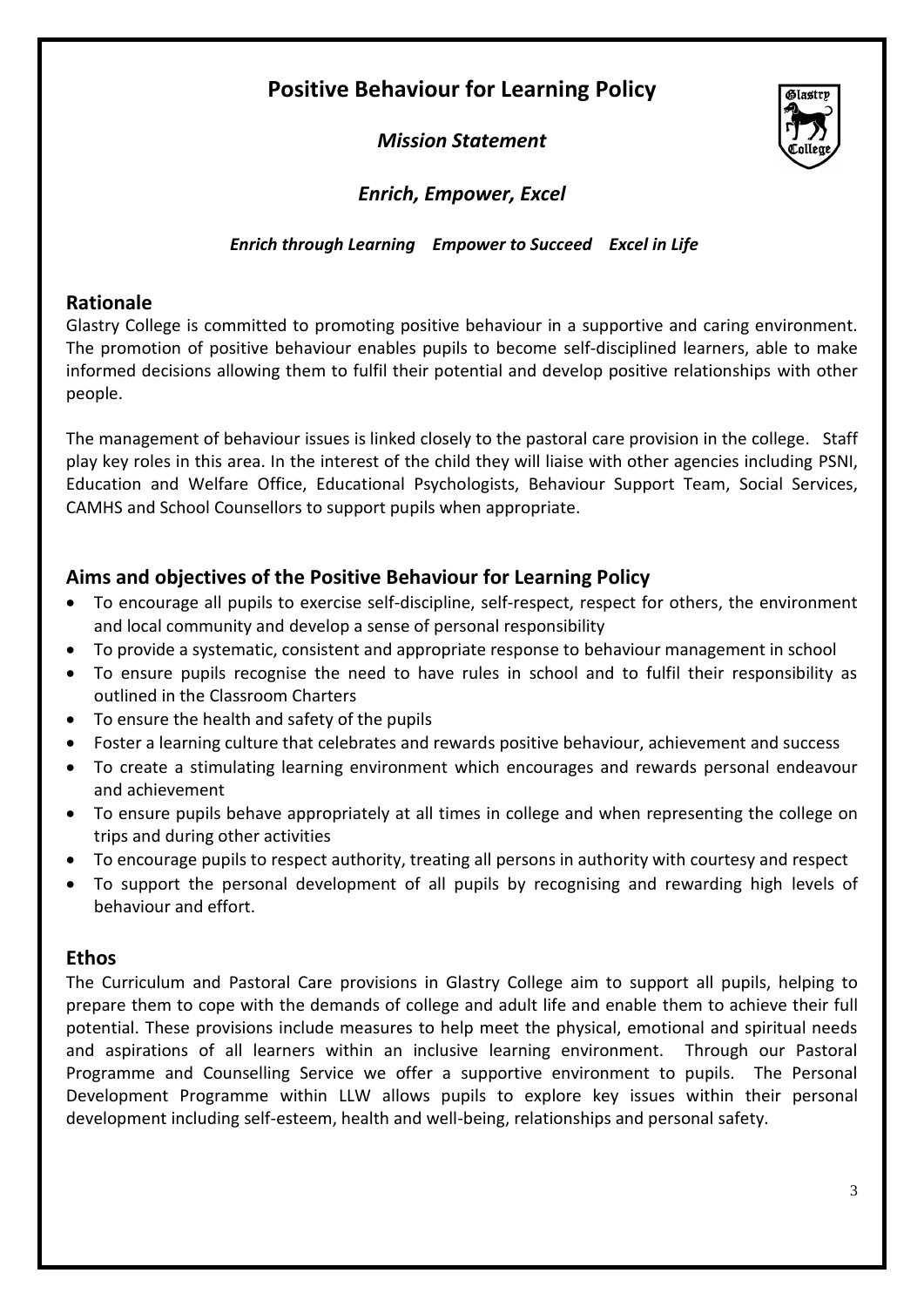The following structures and procedures operate in Glastry College:

- Staff promote and reward positive and respectful behaviour
- A caring environment where all pupils feel accepted, valued and respected
- Staff lead by example in promoting respect for each other and forming positive relationships with pupils
- Through annual Child Protection Training all staff are fully informed with Child Protection Guidelines and Procedures and are kept informed of new pastoral procedures
- Emotional health and well-being is an integral part of the school curriculum and the Personal Development Programme (LLW, PAL and COPE)
- The College uses a range of external agencies for support and guidance, where appropriate
- Lunchtime supervision is provided by both teaching and non-teaching members of staff
- Staff treat cases of poor behaviour seriously and investigate each incident impartially
- Any sanctions imposed are fair and appropriate
- Any pupil identified as demonstrating serious behavioural tendencies will be supported and offered counselling if appropriate

## **Roles and Responsibilities:**

#### **Pupils**

- Arrive at lessons on time, enter the classrooms in an orderly mannerly and have equipment and books for lessons;
- Wear full school uniform correctly at all times;
- Follow classroom rules and procedures and do not disrupt the learning of other pupils;
- Listen attentively to the teacher and use appropriate language at all times;
- Care for the classroom and resources, respecting others' property;
- Value other individuals and their contributions to lessons;
- Lead by example creating a good role model for younger pupils in the school;
- Accept responsibility for behaviour;
- Use ICT in accordance with school policy; be responsible when using online technologies;
- Report to a teacher or other adult any bullying behaviour by others including bullying with the use of technology (cyber bullying);
- Behave appropriately when outside school; be an ambassador for the school.

#### **Teaching staff**

- Arrive at lessons on time;
- Plan and deliver good to outstanding lessons which engage and motivate pupils to achieve;
- Be enthusiastic and develop positive working relationships with pupils;
- Celebrate the success of pupils in lessons, after-school activities (and assemblies and with parents);
- Display student work and have a well organised room;
- Set homework and mark according to departmental policy and give feedback on work (within 2 weeks)
- Use a range of non-verbal and verbal cues to encourage good behaviour and limit inappropriate behaviour;
- Be approachable and listen to students at appropriate times;
- Always take seriously any complaints of bullying or inappropriate behaviour reported and refer to other members of staff and advise parents when necessary;
- Set high expectations, clear boundaries and regularly agree classroom and behaviour expectations;
- Use rewards and, where necessary, sanctions, consistently;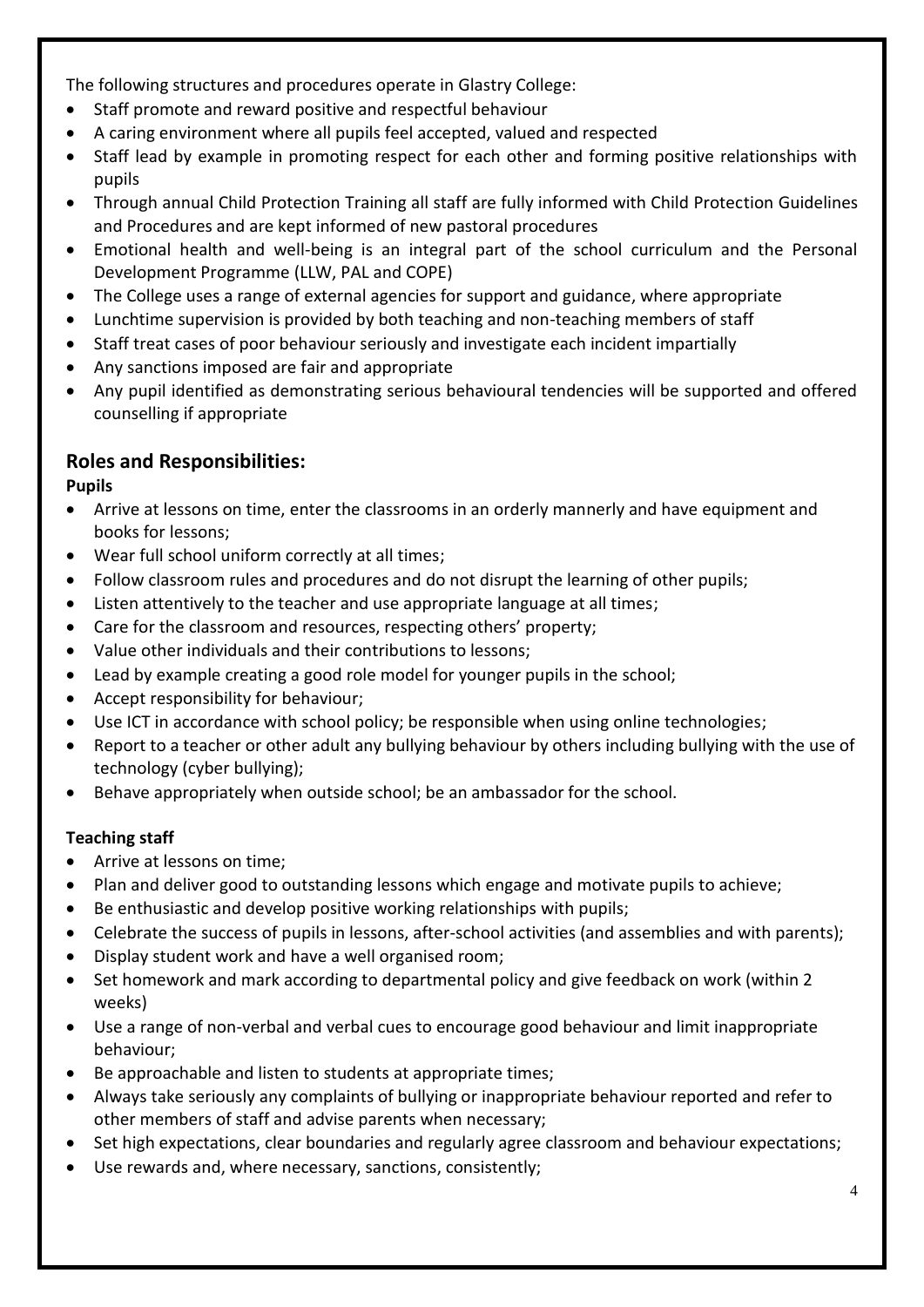#### **Classroom Assistant**

- To support SEN students within the classroom using strategies appropriate to their individual needs
- To work in collaboration with the SENCO and classroom teachers to remove barriers to learning for pupils with SEN
- To implement and adhere to the college policies which support positive behaviour for learning

#### **Group Tutor**

- To support pupils in ensuring they are prepared for learning i.e. to monitor homework diaries, to ensure pupils are adequately equipped for lessons, to ensure that pupils are regularly attending school, to review academic progress and set achievable targets in consultation with pupils
- To build and maintain positive communications between the college and home
- To ensure that all pupils are aware of relevant college policies and adhere to them e.g. uniform, behaviour for learning, mobile phone, anti-bullying, Child Protection and Safeguarding
- To provide guidance and assistance to support pupils by building positive and supportive relationships with the class

#### **Subject Leader**

- To ensure there is a positive environment for learning within their department
- To ensure that their department has schemes of learning that include active learning strategies and also meet the needs of pupils who have additional learning needs
- To ensure their department has a focus on celebrating success
- To monitor the attendance, behaviour and progress of pupils within their department
- To ensure that school policies are consistently implemented
- To provide cover work for absent departmental staff that is suitable and meet the needs the learners

#### **Head of Year**

- To monitor the progress and behaviour for learning across their year group, and intervene when necessary
- To support pupils by tracking their learning and behaviour and to implement support strategies to help them where appropriate
- To liaise with parents in supporting pupils
- To consistently implement and uphold the school policies

#### **SLT**

- To ensure there is a suitable curriculum which meets the needs for all learners
- To support staff by being a presence around the college during break, lunch and during class time
- To ensure that parents are regularly informed with regards to positive behaviour for learning celebration of success via termly reports to each year group
- To ensure that systems for monitoring and managing behaviour and attendance are implemented in a consistent manner across the school

#### **BOG**

To support the Principal in the monitoring of this policy and application of appropriate sanctions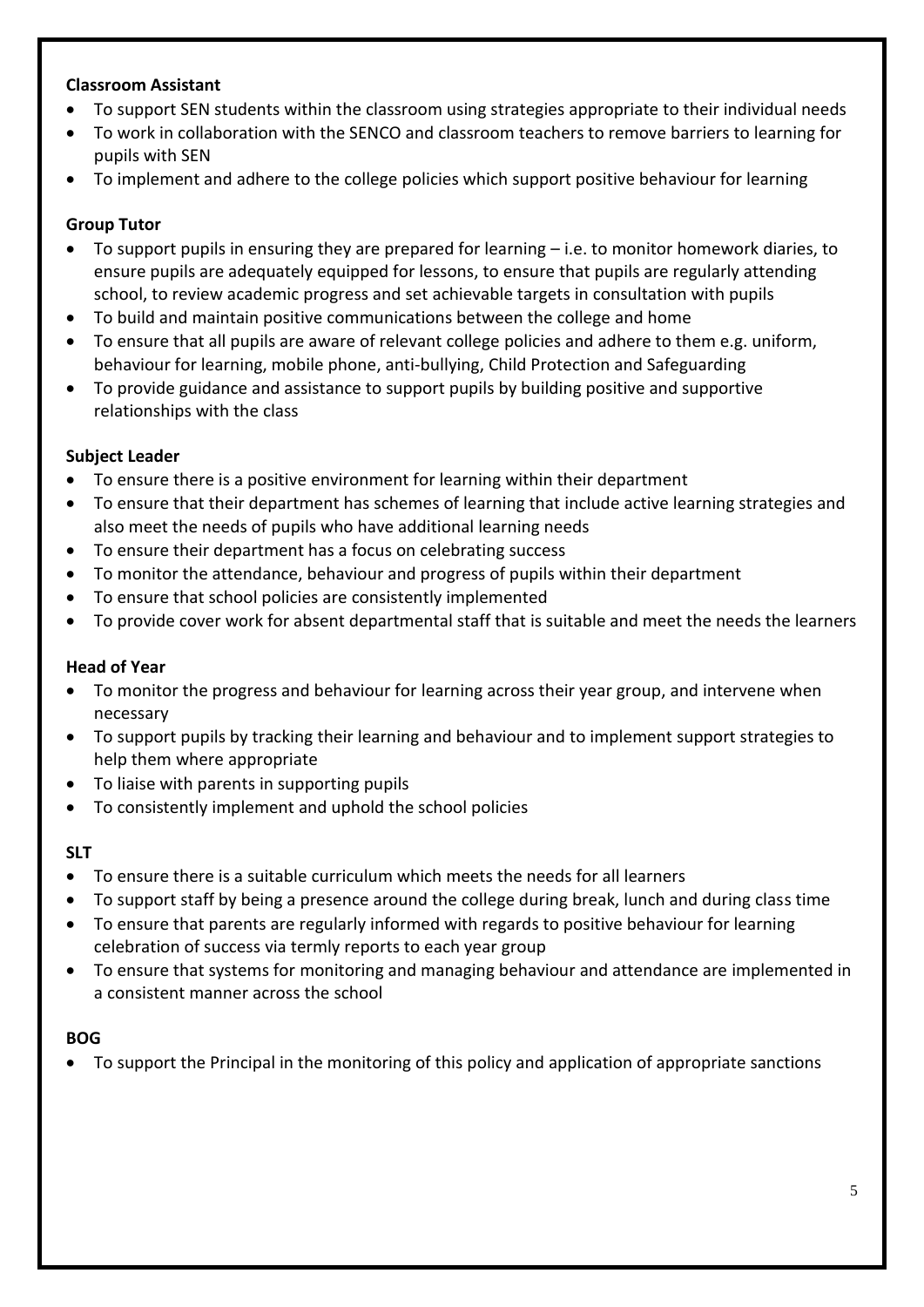#### **Parents**

- Treat staff with respect and behave responsibly whilst on school premises; discuss any issues of concern with the staff in a calm and non-aggressive and unthreatening manner
- Report any incidents of bullying including cyber bullying that occur in school as soon as they are discovered so that the issue can be dealt with promptly by school staff
- Ensure that their child arrives at school on time and is dressed appropriately in line with college policy, and with necessary equipment e.g. P.E kit
- Ensure that their child attends school regularly and contact the school in the event of an absence or lateness according to attendance policy guidelines
- Encourage their child to achieve their very best in school and to have high standards of behaviour in and out of the college
- Support the college's policies, strategies and guidelines for behaviour
- Work with college staff to help their child accept responsibility for their behaviour and actions
- Inform the college of any concerns or problems that may affect their child's work or behaviour
- Support their child's homework and other home-based learning activities
- Support the college in its use of rewards and sanctions
- Take responsibility for the behaviour of their child while travelling to and from the college and while in the college
- Support the college's approach to e-safety which includes not uploading or posting to the internet any pictures, video or text that could upset, offend or threaten the safety of any member of the college community or bring the school into disrepute
- Make an appointment to see a member of staff should they wish to discuss concerns they have

## **STATEMENT OF ACCEPTABLE AND UNACCEPTABLE BEHAVIOUR**

#### **Glastry College's Response to Poor Behaviour**

- All teachers set high expectations in relation to pupil conduct, behaviour and application towards work
- All pupils who are experiencing emotional issues, and as a result have difficulty coping with the demands of school life, will be given support through the pastoral system or the School Counsellor
- All teachers act as positive role models within a rights respecting learning environment and have a responsibility to promote high expectations, offer support to all pupils and challenge unacceptable behaviour and actions
- Parents can arrange an appointment with their child's Group Tutor or Head of Year if concerned about their child's behaviour and progress

#### **Strategies and Procedures**

*All incidents of poor behaviour are taken seriously and the responses can include some or all of the following:*

- Behavioural incidents are recorded through the Behaviour Management Module in SIMS by staff. GLs or Levels of Progression, provide categories of misdemeanors and who is responsible for dealing with the incident.
- A pupil may receive additional work at break, lunch or an after-school detention depending on the severity of the incident or be removed from the classroom to another learning environment. Persistent poor behaviour may result in pupils being placed on a special timetable with a senior member of staff, or where a serious breach of college policy occurs, suspension may be applied.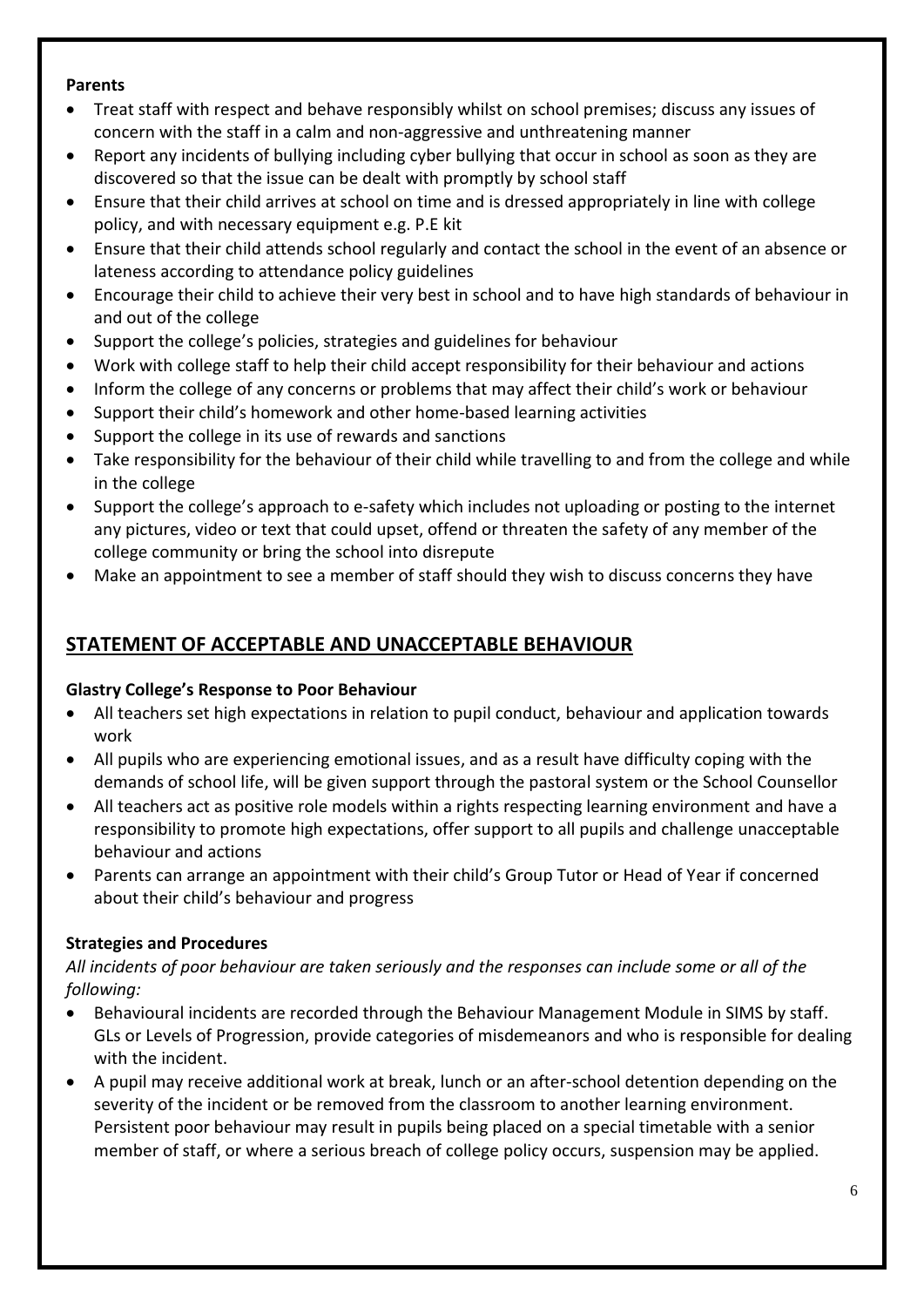- The Head of Year may also arrange a formal meeting with the pupil's parents and intervention strategies employed
- Individual Behaviour Plans may be drawn up in conjunction with college and home

#### **Support from External Agencies:**

The Head of Year and Pastoral Vice Principal will work closely with the SENCO and will assist in the identification of behaviours which warrant remedial support or diagnosis. Support may be sought from external agencies including Social Services, EWO, EA, Educational Psychologist or other appropriate agencies.

#### **Counselling:**

A Counselling Service is available one day per week in school. If any member of staff wishes a pupil to avail of this service, they should make a referral via the Pastoral system of the college). A pupil can make a self-referral through a Head of Year, the Senior Leadership Team or by placing a referral slip in the Counsellor's box. A parent/guardian can also refer their child through their Head of Year or Senior Leadership Team.

#### **REWARDS**

#### **Celebrating Success**

In Glastry we regularly celebrate the success of all pupils in a variety of ways as we recognise that focussing on success and positive outcomes is essential in developing a positive culture and ethos across the college. The many ways we celebrate success are listed below:

- *Verbal praise in class*
- *Written praise in marked work*
- *Sharing and celebrating success during lesson time*
- *Certificates, sharing and celebrating success in Head of Year Assemblies*
- *Celebration assemblies*
- *Merits/stickers awarded in lessons*
- *Certificates in assemblies*
- *Certificates, prizes, letters of praise for attendance.*
- *Celebration events with parents e.g. Prize Night*
- *Celebratory Post Card, text messages or phone-call to home*
- *Examples of excellent work on the college website and Facebook Account*

To support this system further, the school operates a Merit System which is used to motivate pupils and allow them to share in their success as individuals throughout the school. **Pupils should be awarded GCMs for going above and beyond the minimum expectations set by the college.**

Aims of the Merit System to provide structured system:

- That is clearly understood and valued by pupils, staff and parents
- In which different achievements can be recognised and rewarded
- That is inclusive for all pupils which can be applied consistently and effectively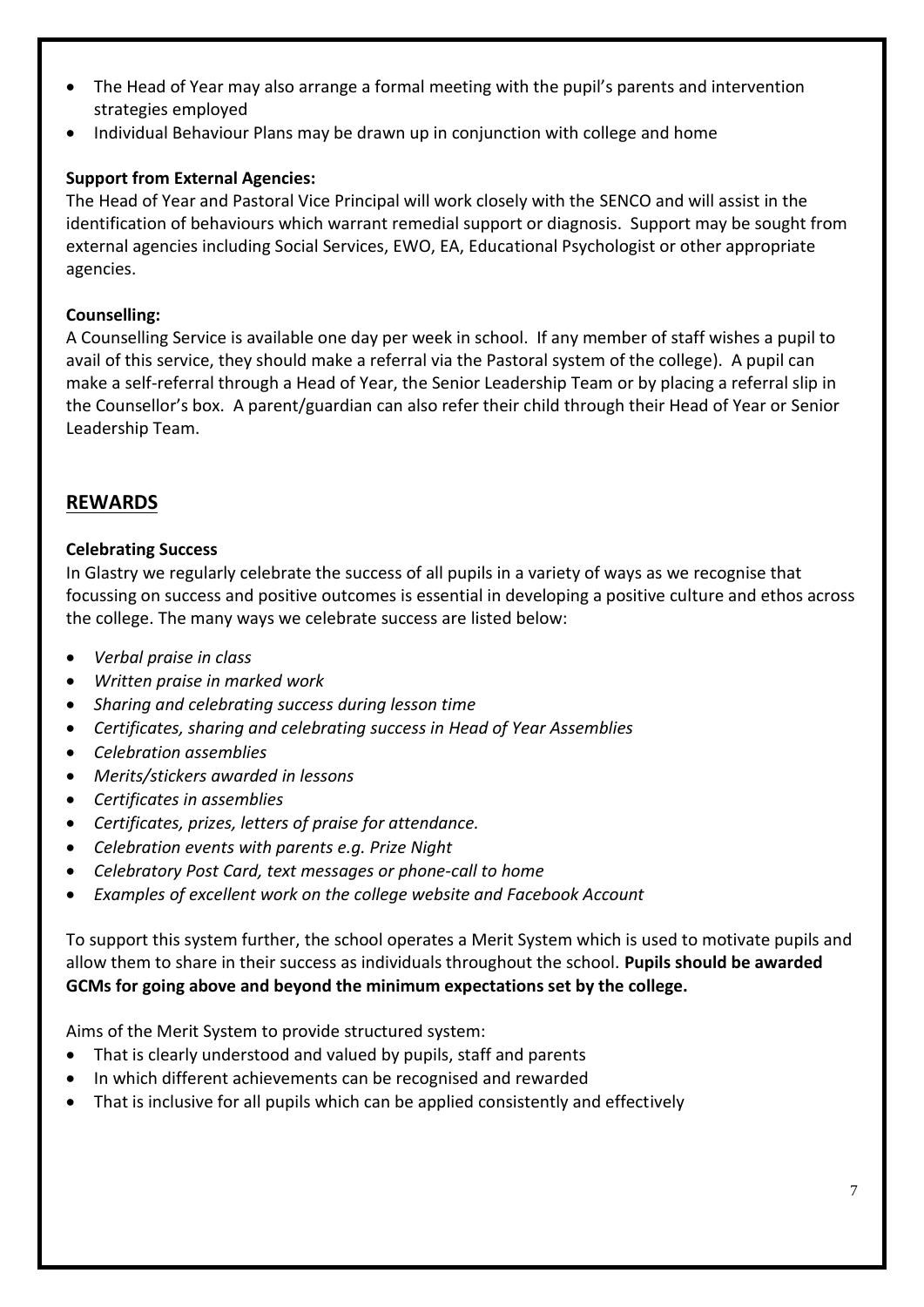Merit marks or GCMs can be awarded for the following:

- High quality work
- Social responsibility
- Fundraising activities
- Extra-curricular activities
- Sporting Achievement
- Exemplary behaviour
- Moral Compass i.e. being supportive to other pupils
- Improved performance in class
- Ambassadorial Work
- Representing the school at community events
- Winning a competition on behalf of the school
- Achieving additional qualifications in school (e.g. musical awards)

#### **Reward Milestones**

For reward milestones, pupils will gain further acknowledgement via postcard, text message sent home, letters of praise.

| <b>MERIT MILESTONE</b>               | <b>ACKNOWLEDGEMENT</b>           |
|--------------------------------------|----------------------------------|
| 5 Merits/or 1 <sup>st</sup> in Class | <b>Classroom Teacher</b>         |
| 10 Merits                            | <b>Group Tutor Postcard</b>      |
| 20 Merits                            | <b>Text Message</b>              |
| 25 Merits                            | <b>HOY Celebration Assembly</b>  |
| 30 Merits                            | SLT Word of Praise/Letter        |
| 35 Merits                            | Principal Letter/Coffee Morning  |
| 40 Merits                            | <b>Board of Governors Letter</b> |

#### **PREVENTATIVE STRATEGIES IN USE TO PROMOTE GOOD BEHAVIOUR**

Schools need to balance their rewards with an agreed hierarchy of consequences for poor behaviour. Resorting to sanctions too quickly will leave teachers with nowhere to go. Sanctions should be used in conjunction with a wide range of preventative strategies, classroom management strategies and rewards. Sanctions do not necessarily teach new appropriate behaviours.

Preventative strategies, should in the first instance be used in supporting behaviour for learning. Corrective strategies include:

- Deal with pupils in a calm and positive manner
- Be selected from a gradual to graded hierarchy for misbehaviour
- Acknowledge the pupil's feelings
- Focus on the behaviour and not the individual
- Be fairly and consistently applied
- Be administered as soon as possible in a calm and respectful manner
- Take account the age and stage of development of the pupil including special educational needs and any other relevant factors
- Provide an opportunity for the pupil to develop a more positive response in the future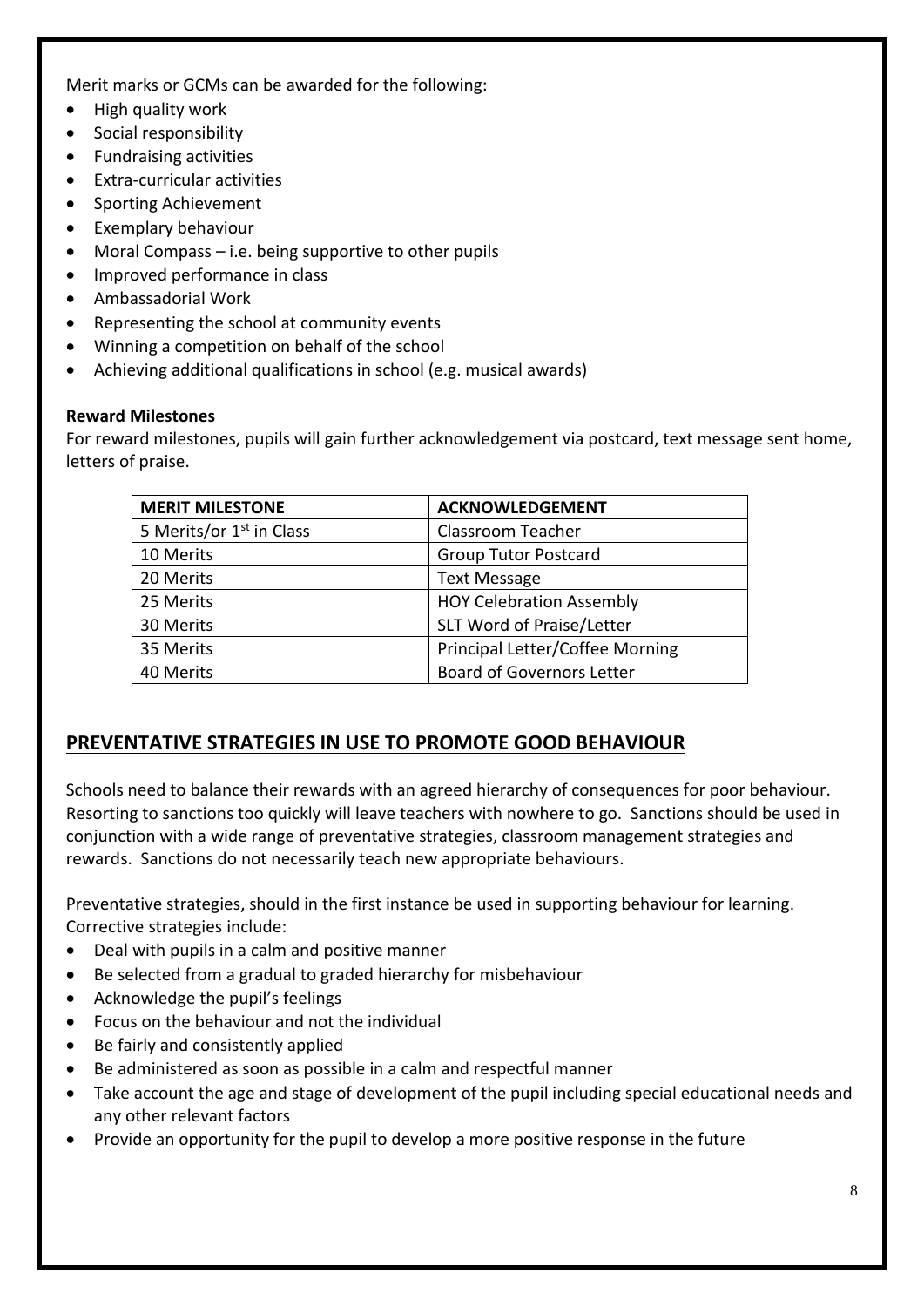Ways of reducing poor behaviour include:

- Know your pupils
- Have a positive, safe and aesthetically pleasing classroom
- Plan lessons that meet the needs of your leaners i.e. differentiation, pupils with Special Educational Needs
- Use clear routines and reinforce them during each lesson
- Communicating high expectations throughout all lessons
- Provide opportunities for pupils to experience success
- Enable learners to understand mistakes can will be made and to understand the importance of learning from them
- Give feedback which is constructive
- 'Take-off and Landing Instructions' during lessons

Examples of corrective strategies include:

- Tactical ignoring
- Non- verbal behaviours, e.g. eye contact, gesture or hand signal
- Verbal redirection
- Speaking to the pupil on a one to one basis.
- Reminding pupils of the class behaviour expectations
- Helping pupils understand the effect of their behaviour
- Encouraging the pupil to improve their behaviour
- Offering choices for sanctions
- Working aside from peers
- Withdrawal of privilege
- Restriction of access to activities for a period of time
- Contact with parents

To foster the promotion of positive behaviour and behaviour for learning, and to ensure consistency throughout the college, when preventative measures do not work, behaviour levels of progressions have been created to identify misdemeanours that may occur and who is responsible for addressing these. These levels will be provided to all pupils at the beginning of each term and will be displayed clearly in all classrooms. Pupils who have SEN may have their own bespoke behaviour plan which will have been agreed by the SENCO. Staff will be advised of this. All information with regards to pupils will be recorded on SIMs and is confidential.

The levels of progression (GLs) clearly identify and categorise offences, who is responsible for applying sanctions and who should record the incident.

| <b>Behaviour Level</b> | Responsibility                          | <b>Maximum sanction to be</b>       |  |
|------------------------|-----------------------------------------|-------------------------------------|--|
| Stage 1                | Class teacher/ Group Tutor              | <b>Focus Time</b>                   |  |
| Stage 2                | Subject Leader                          | Departmental Detention (day to be   |  |
|                        |                                         | negotiated for each department)     |  |
| Stage 3                | Head of Year                            | Principal's Detention               |  |
| Stage 4                | Assistant Vice Principal/Vice Principal | Suspension (in consultation with    |  |
|                        |                                         | Principal)                          |  |
| Stage 5                | Principal                               | Expulsion (in consultation with the |  |
|                        |                                         | BOG)                                |  |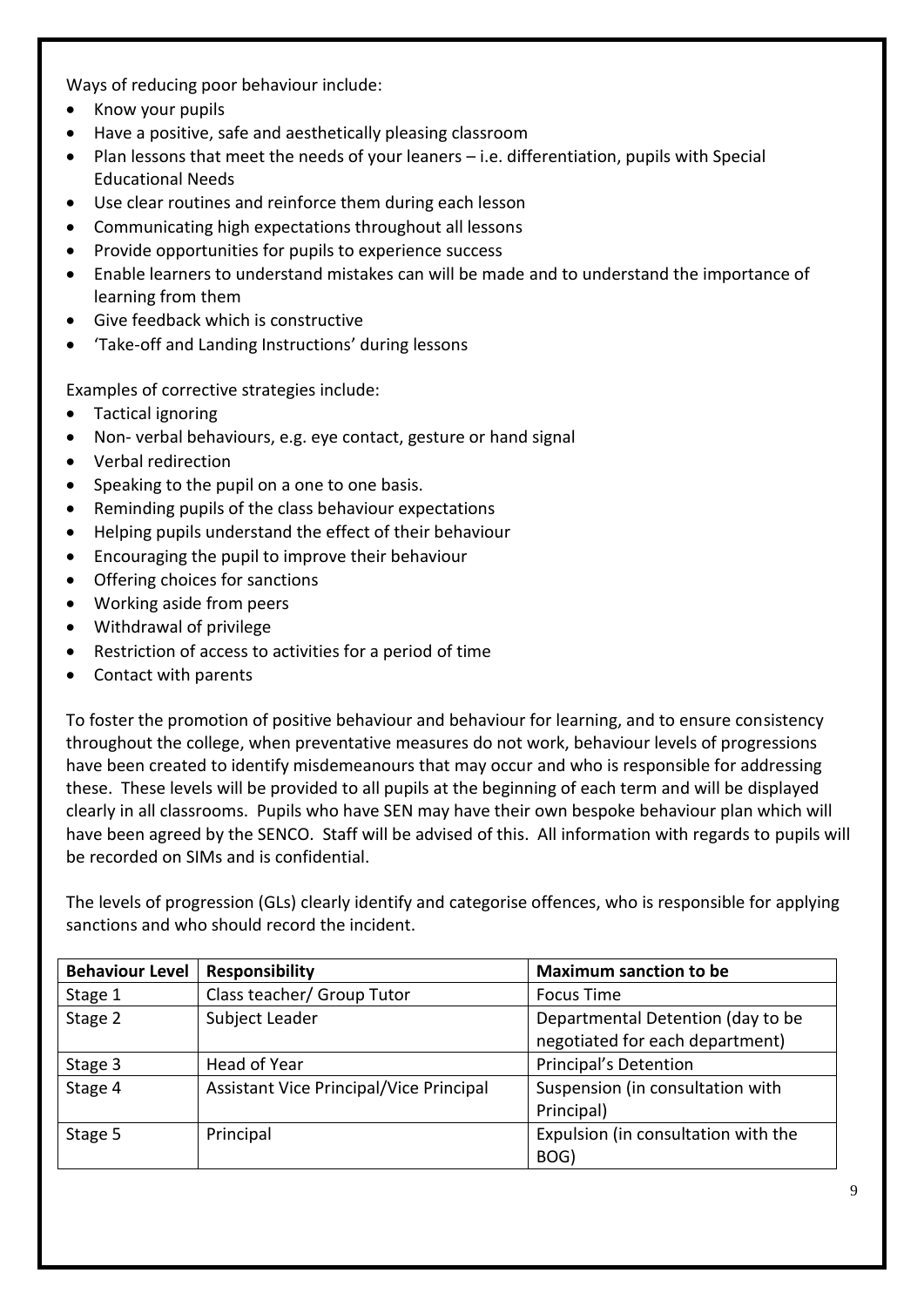#### **APPLICATION OF POSITIVE BEHAVIOUR MANAGEMENT POLICY**

#### **Staff**

Staff in the first instance should always use de-escalation techniques to address the behaviour. For GL1, staff should record the misdemeanour and apply an appropriate action to address the behaviour. Class teachers can issue a focus time detention. They are responsible for contacting parents to make them aware of this. This should be recorded on SIMs.

Where an offence is repeated it will be referred to the Head of Department or for more serious or persistent offences it may be referred to Head of Year, Assistant Vice Principal or Vice Principal (see appendix 1 for further information)

#### **Subject Leader**

For GL2, the Subject Leader will apply sanctions. This will be when persistent or serious offences have taken place within the classroom. The Subject Leader should record the misdemeanour and apply an appropriate action to address the behaviour. This can include a departmental detention. The Subject Leader should record this on SIMs. If a Subject Leader believes it is necessary, he/she can bring the matter to the attention of the HOY at an earlier stage than normally expected.

#### **Head of Year**

For GL3, the Head of Year will apply sanctions. This may follow a referral from the Subject Leader, or may be for serious offences which have occurred outside the classroom. The Head of Year should record the misdemeanor and apply an appropriate action to address the behaviour. This can include a Head of Year detention or a SLT afterschool detention. For pupils who are persistently infringing on school rules, or if they commit serious offences in breach of school policy, the HOY can report this to the Assistant Vice Principal or Vice Principal.

#### **Assistant Vice Principal/Vice Principal**

For GL4, the Assistant Vice Principal or Vice Principal will apply sanctions. This will be for offences, inside or outside the classroom which are deemed as serious or persistently infringing on the school rules.

The Assistant Vice Principal or Vice Principal should record the misdemeanor and apply an appropriate action to address the behaviour. This can include formal Principal's after school detention, meetings with parents, suspension (in consultation with the Principal).

#### **Principal**

For GL5, the Principal will apply sanctions. They may use a range of sanctions, applying the one which is appropriate in light of all evidence and information provided. This may include special timetable arrangements, suspension or expulsion.

At times members of SLT may have to support staff when a serious incident occurs involving multiple personnel are involved.

#### **NOTIFICATION**

In all cases when a pupil is being detained after school, staff should endeavour to issue a detention letter 24 hours prior to the sanction and should contact parents/guardians in advance.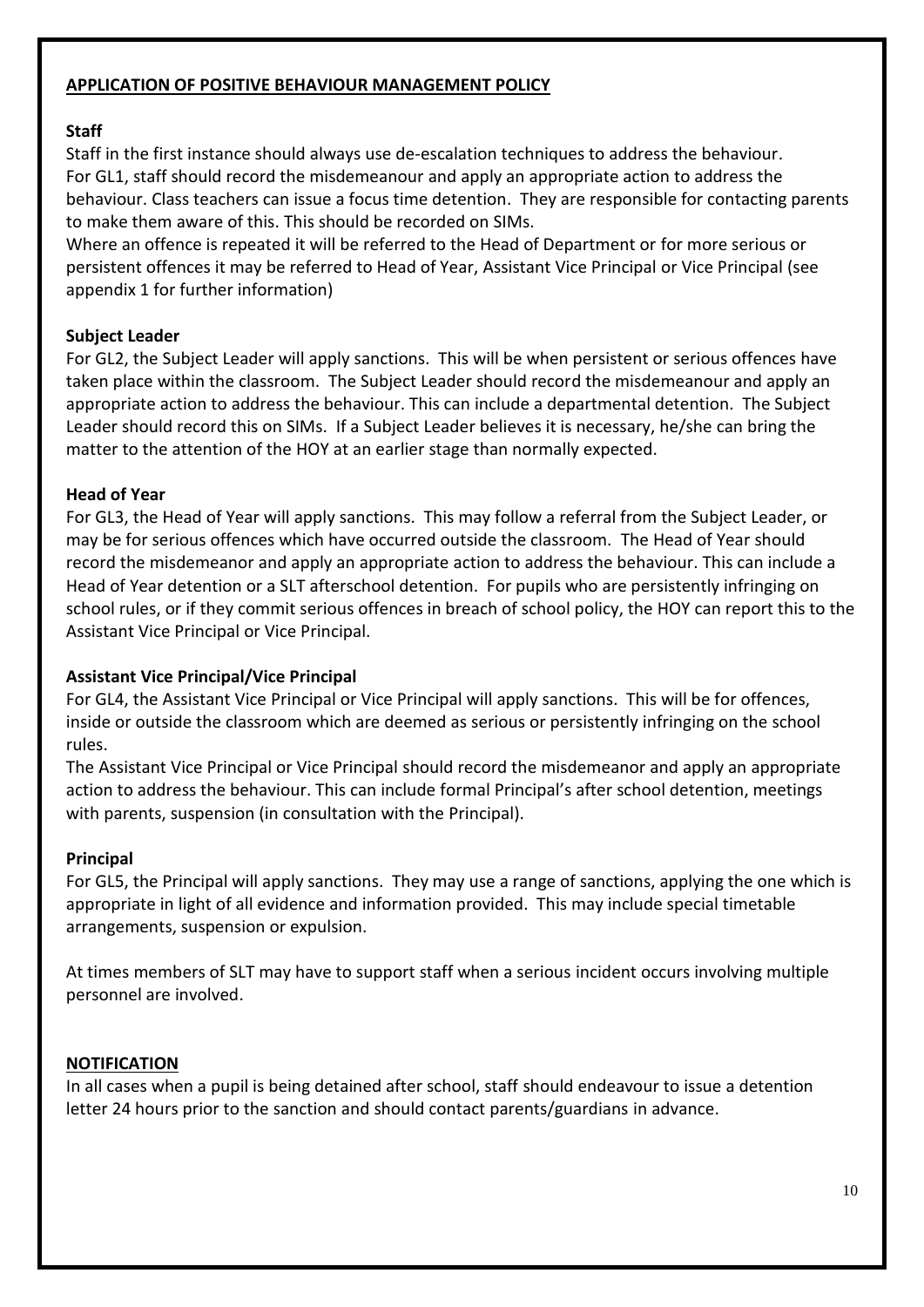#### **SUSPENSION AND EXPULSION**

#### **Suspension:**

Glastry College endeavours to avoid, where possible, the sanction of suspension and will only use it in cases where a serious breach or a persistent infringement of school rules has occurred. However, if a pupil's behaviour is a threat to the safety, health or emotional wellbeing of others, and previous methods of prevention and intervention have not been successful, the pupil may be suspended. Behaviours which warrant suspension from school include:

- Physical assault of another pupil or member of staff;
- Verbal abuse/offensive language against a member of staff or another pupil;
- Serious cases of bullying;
- Threats and intimidation towards a member of staff or another pupil;
- Carrying offensive weapons;
- Supplying or using illegal drugs;
- Bringing the college into disrepute
- Serious inappropriate behaviour using social media
- Smoking or drinking alcohol on school premises.
- Persistent infringement of college rules.

In each of these cases, EA Suspension Guidelines will be followed. Formal suspension can be up to a total of five days according to EA regulations. In an extreme case of poor behaviour, the Principal can issue a further extension in consultation with the Board of Governors and relevant authorities. An official suspension letter will be forwarded to all relevant agencies.

#### **Expulsion:**

The expulsion of a pupil is the most serious disciplinary action that can be applied and in normal circumstances should be considered only after all reasonable courses of action have been explored. Glastry College will follow the procedures recommended in the Education Authority Guidelines for Expulsion.

#### **USE OF REASONABLE FORCE/SAFE HANDLING –AWAITING GUIDANCE FROM EA**

In order to maintain the safety and welfare of our pupils, it may sometimes be necessary to use reasonable force on a pupil, as permitted by law.

The Governing Body have taken account of advice provided by EA. Force is generally used for two different purposes, either to control pupils or to restrain them. Control can mean either passive contact (standing between two pupils or blocking a pupil's path) or active physical contact (leading a pupil by the hand or arm, ushering a pupil away by placing a hand in the centre of the back). All members of school staff have a legal power to use reasonable force. Any use of force by staff will be reasonable, lawful and proportionate to the circumstances of the incident and the seriousness of the behaviour (or the consequences it is intended to prevent).

Reasonable force will be used only when immediately necessary and for the minimum time necessary to achieve the desired result. At present, no staff training has been provided and staff should only intervene if a child is at risk of harm.

#### **LINKS TO SEN**

Due to the specific needs of individual pupils, behaviour management plans may be drawn up by the SENCO for pupils who have SEN.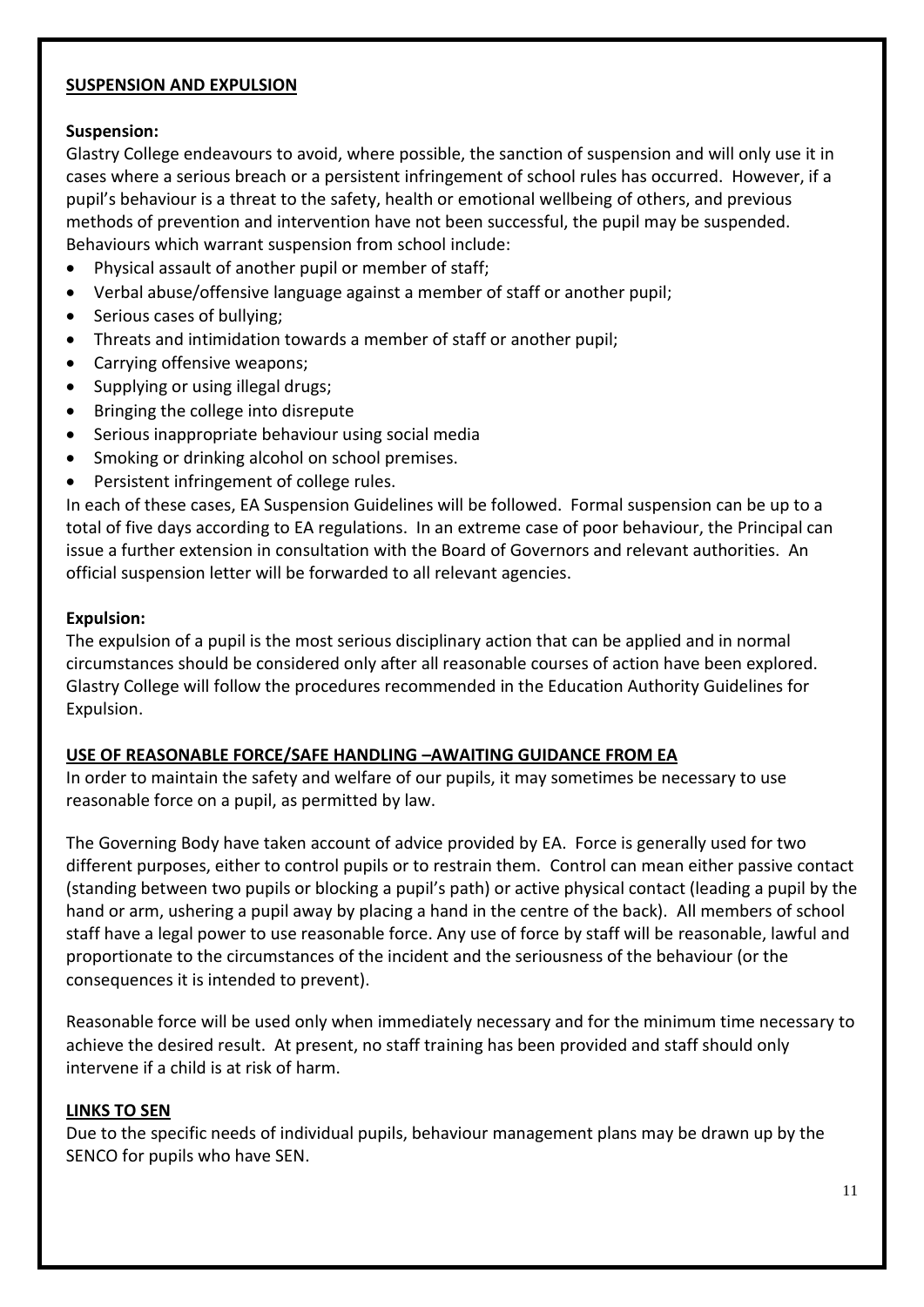#### **LINKS TO OTHER POLICIES**

This policy is set within the broader school context of Pastoral Care and as such should be implemented in conjunction with the following school policies:

- Pastoral Care Policy
- Drugs Education Policy
- Anti-Bullying Policy
- RSE Policy
- Safeguarding and Child Protection Policy
- E Safety Policy
- SEN and Inclusion Policy
- Educational Visits Policy
- Health and Safety Policy
- Parental Complaints Procedure
- **•** GDPR Policy

These policies are given to new parents at the beginning of each academic year or available from the college website [www.glastrycollege.org.uk](http://www.glastrycollege.org.uk/) or by request from the college office.

#### **POLICY REVIEW**

#### **Monitoring, Evaluation and Review:**

The Vice Principal, Mrs Harris, and the Pastoral Care Team are responsible for monitoring, evaluating and reviewing the implementation of the Positive Behaviour for Learning Policy. The Pastoral Care Team will update the Policy and Procedures in light of any further guidance and legislation as necessary and review it annually. This will be done in consultation with the governors, SLT, staff, students and parents. On-going evaluation will ensure the effectiveness of the Policy.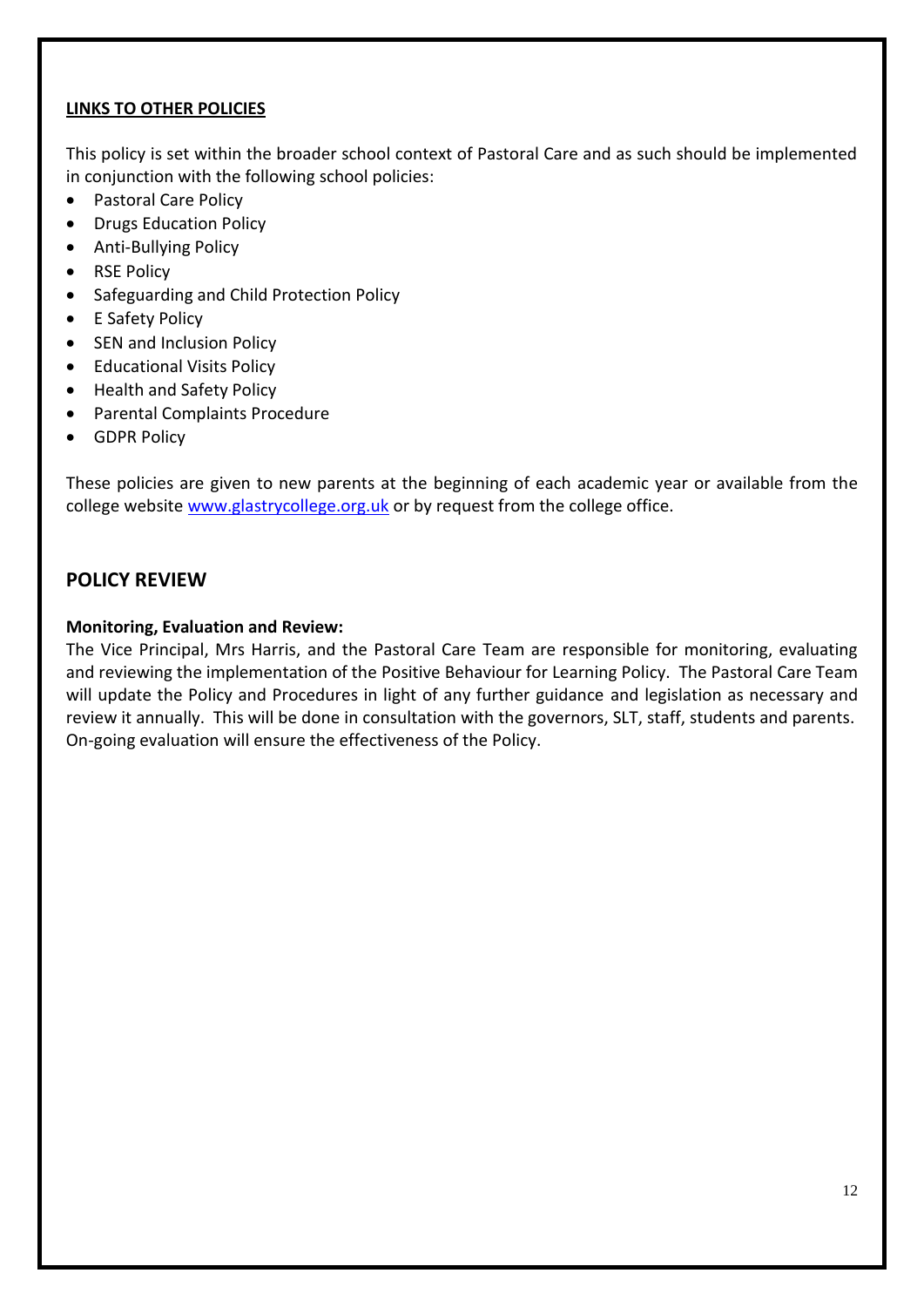## **APPENDIX 1 – Levels Of Progression GL1 – GL5**

| <b>Class Teacher/Group Tutor (GL1)</b>                                                                                              | HOD (GL2)                                                                             | HOY (GL3)                                                                                                                                      | <b>SLT (GL4)</b>                                                                                                                                                                                                                                                                     | <b>Principal (GL5)</b>                                                                                                                                                                                             |
|-------------------------------------------------------------------------------------------------------------------------------------|---------------------------------------------------------------------------------------|------------------------------------------------------------------------------------------------------------------------------------------------|--------------------------------------------------------------------------------------------------------------------------------------------------------------------------------------------------------------------------------------------------------------------------------------|--------------------------------------------------------------------------------------------------------------------------------------------------------------------------------------------------------------------|
| Eating and drinking in class                                                                                                        | Frequently eating and drinking in class                                               | Persistent eating and drinking in class                                                                                                        | Persistent infringement of college rules in uniform,<br>behaviour, and attitude to learning                                                                                                                                                                                          | For grave offences where pupils persistently fail<br>to comply with school rules                                                                                                                                   |
| <b>Telling lies</b>                                                                                                                 | <b>Frequently telling lies</b>                                                        | <b>Persistent lying</b>                                                                                                                        |                                                                                                                                                                                                                                                                                      |                                                                                                                                                                                                                    |
| Late to class                                                                                                                       | Frequently late to class                                                              | Persistent lateness to class and school                                                                                                        |                                                                                                                                                                                                                                                                                      |                                                                                                                                                                                                                    |
| Ignoring health and safety rules within class                                                                                       | Frequently ignoring safety rules                                                      | Behaviour that endangers others in the class                                                                                                   | Persistent infringement of school rules that affect<br>the safety of others - smoking, non-cooperation<br>with sanctions and defiance                                                                                                                                                |                                                                                                                                                                                                                    |
| Homework not completed                                                                                                              | Homework frequently not completed                                                     | Persistent failure to complete homework<br>across a number of subjects                                                                         |                                                                                                                                                                                                                                                                                      |                                                                                                                                                                                                                    |
| Cheating                                                                                                                            | Plagiarism                                                                            |                                                                                                                                                | <b>CAT Plagiarism</b>                                                                                                                                                                                                                                                                |                                                                                                                                                                                                                    |
| Deadlines not met                                                                                                                   | Deadlines frequently not met                                                          |                                                                                                                                                |                                                                                                                                                                                                                                                                                      |                                                                                                                                                                                                                    |
| Poor standard of homework                                                                                                           | Frequent poor standard of work                                                        |                                                                                                                                                |                                                                                                                                                                                                                                                                                      |                                                                                                                                                                                                                    |
| Lack of materials for class, eg, pens, books                                                                                        | Frequently being unprepared for class                                                 | Persistent lack of materials                                                                                                                   | Persistent infringement of college rules that affect<br>the learning and teaching within the classroom                                                                                                                                                                               |                                                                                                                                                                                                                    |
| Incorrect uniform, eg, ear piercings, PE kit                                                                                        |                                                                                       | Persistent failure to wear uniform correctly,<br>eg, piercings, shoes, jewellery                                                               |                                                                                                                                                                                                                                                                                      |                                                                                                                                                                                                                    |
| Inappropriate language in class                                                                                                     | Isolated incident or frequent bad language<br>towards others                          | Persistent inappropriate conduct in front of<br>staff, eg, using unsuitable language                                                           | Serious incidents of defiance - swearing at a<br>member of staff                                                                                                                                                                                                                     |                                                                                                                                                                                                                    |
| Inappropriate behaviour in class, eg, leaving class<br>without permission, defacing classroom property,<br>talking over the teacher | Frequent poor behaviour/leaving class without<br>permission while disrupting learning | Persistent disengagement or serious<br>examples of defiance in class, eg, failing to<br>follow teacher guidance                                | Extreme defiance - belittling a member of staff;<br>actions that endanger other pupils                                                                                                                                                                                               |                                                                                                                                                                                                                    |
| Lack of cooperation in class, disruptive attitude to<br>learning, talking over teacher                                              | Frequent examples of<br>disengagement/persistent breaking of class<br>teacher rules   | Persistent breaking of rules across a range of<br>subjects                                                                                     | Persistent infringement of college rules that affect<br>the learning and teaching within the classroom                                                                                                                                                                               |                                                                                                                                                                                                                    |
| Violation of mobile phone policy                                                                                                    |                                                                                       | Violation of Mobile Phone Policy - refusing to<br>hand over mobile phone to class teacher                                                      | Persistent infringement of mobile phone policy                                                                                                                                                                                                                                       | When a pupil(s) uses the mobile phone to bring<br>college or other pupils into disrepute/harm                                                                                                                      |
| Poor behaviour in corridors/ playground whilst on<br>duty, such as pushing and shoving other pupils                                 |                                                                                       | Serious behaviour, eg, fighting, smoking                                                                                                       | Physical aggression or fighting that puts others at<br>risk.<br>Possession of an offensive weapon.<br><b>Theft</b>                                                                                                                                                                   | Physical or sexual assault of another pupil.<br>Use of an offensive weapon.                                                                                                                                        |
| Making inappropriate comments to peers in class                                                                                     | Persistently making inappropriate comments to<br>peers in class                       | <b>Bullying</b>                                                                                                                                | Systematic bullying.<br>Alcohol, controlled drugs or solvent possession in<br>school uniform or whilst representing the college.                                                                                                                                                     | Use of alcohol, controlled drugs or solvent<br>possession in school in school uniform or whilst<br>representing the college                                                                                        |
| Inappropriate use of ICT during class                                                                                               | Persistent inappropriate use of ICT during<br>classed-based activities                |                                                                                                                                                | Inappropriate conduct harming the school image                                                                                                                                                                                                                                       | Serious conduct harming the school image                                                                                                                                                                           |
| Being out of bounds during registration, at break or<br>lunch                                                                       | Failure to attend break or lunch detention given<br>by class teacher                  | Persistently being out of bounds at break,<br>lunch. Also truancy.<br>Persistent failure to attend detentions<br>sanctioned by Subject Leader. | Serious damage to school property.<br>Persistent infringement of college rules that affect<br>the safety of others - smoking, non-cooperation with<br>sanctions, defiance.<br>Inappropriate behaviour to a member of the school<br>community including verbal abuse, threats, sexual | Irreparable damage to school property.<br>Ongoing persistent infringement of school rules<br>that affect the safety of pupils and staff.<br>Grave offences in which cases expulsion will be<br>normally considered |
|                                                                                                                                     |                                                                                       |                                                                                                                                                | suggestion and indecent exposure                                                                                                                                                                                                                                                     |                                                                                                                                                                                                                    |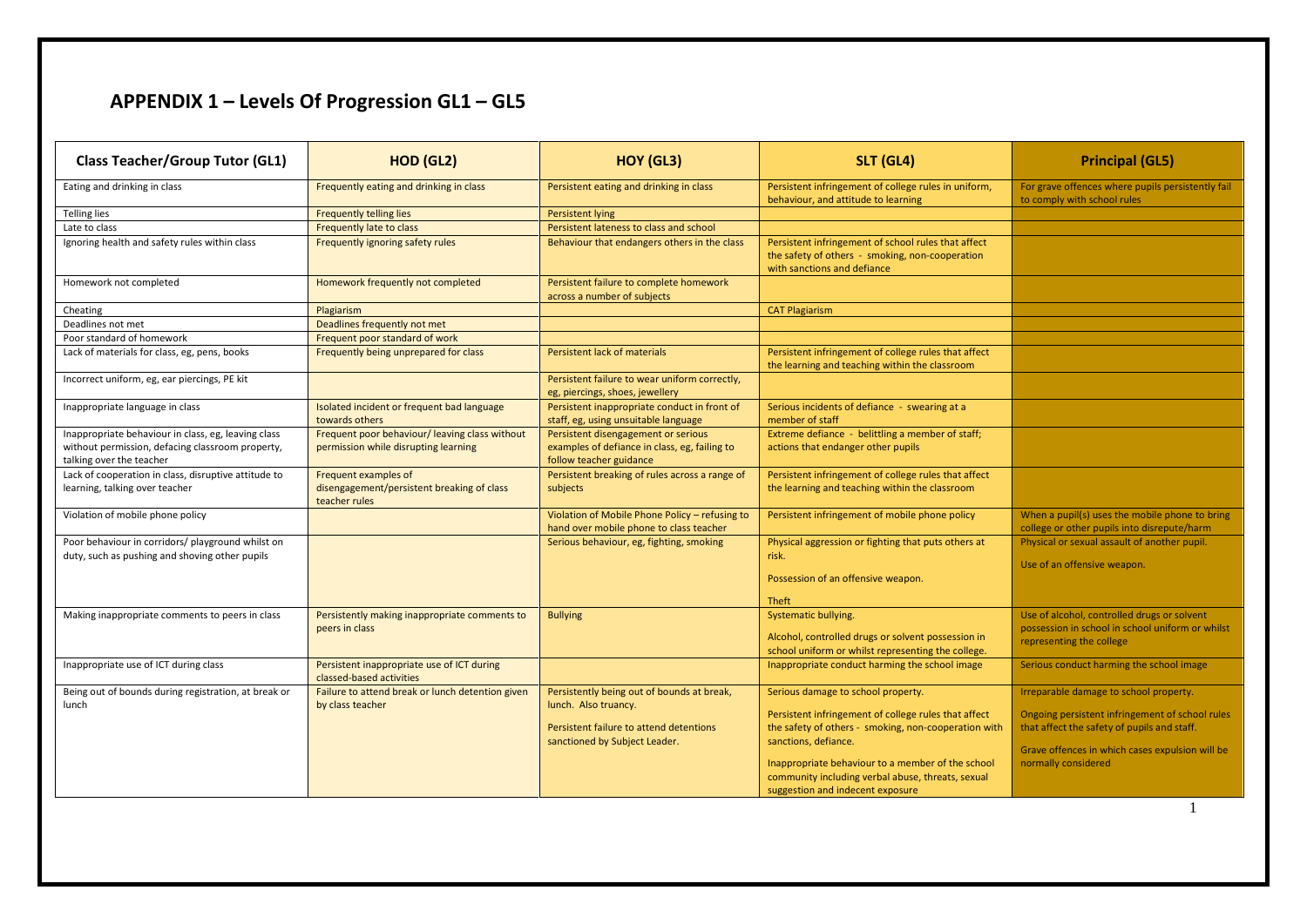## **APPENDIX 2 - Code of Behaviour**

#### **General Behaviour and Conduct**

In particular, the College will not tolerate:

- Bullying in any form, whether physical, verbal, sexist or emotional, including sectarian and racism
- Rudeness, violence, disorderly conduct, or the use of foul or abusive language
- Theft or damage to the property of others, ie: staff, or other pupils
- Disruption of any kind to lessons or other activities
- Insolence or disobedience towards those in authority
- Vandalism or tampering with fire safety or security equipment
- Smoking or alcohol consumption, or the possession of alcohol, electronic cigarettes, smoking paraphernalia
- Possession or use of any illegal drug, weapon or dangerous item
- Deliberately or recklessly endangering the pupil's own, other pupils', or any member of staff's well-being, safety or property
- Fraud or falsification of records; this includes forging parental signatures
- Conduct that may bring the college into disrepute
- Misuse of the internet
- Physical attack on another pupil
- Persistent infringement of college rules; ie: smoking, non co-opeartion with sanctions
- Verbal abuse towards staff, including swearing, threatening behaviour and sexually explicit language.

#### **Pupils' Property**

- Pupils have a responsibility to safeguard their own property as well as to respect the property of others.
- All property and clothing must be clearly marked with the name of the owner.
- Pupils may not bring to College any weapons, solvents, fuel, aerosols or other dangerous articles.
- Pupils may not have in their possession any material of a pornographic, defamatory or otherwise offensive nature.

#### **Code of Behaviour**

#### **BEHAVIOUR IN THE CLASSROOM**

#### **During the Class**

- I will bring the correct equipment/material to each class
- I will take out my materials and/or homework ready to start.
- I will listen carefully in class
- I will speak and act politely at all times.
- I will do all my work to the best of my ability.
- I will raise my hand and not shout out in class.
- I will use my homework diary to record all homework taking note of its due date

#### **During Group or Discussion Work**

- I will move quickly into the group identified by the teacher.
- I will talk only about the set task.
- I will listen with respect while others are talking.
- I will value other people's opinions.

#### **Leaving the Classroom**

- I will tidy up my work space when told to do so by the teacher.
- I will ensure my homework diary has been updated.
- I will push in my seat and walk out in single file when told to do so by the teacher.
- Leave schoolbag in P3 classroom over lunch time.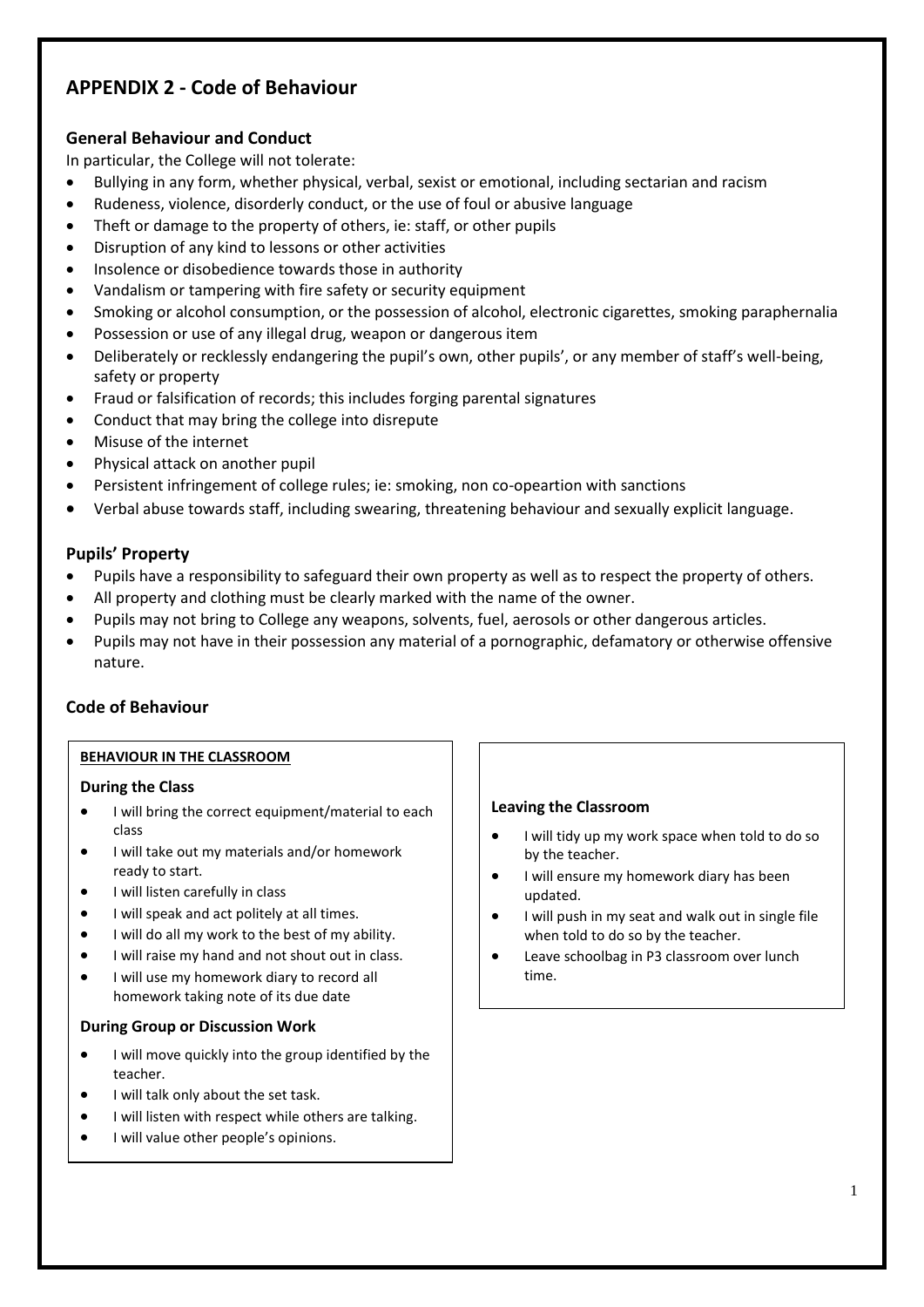#### **BEHAVIOUR OUTSIDE THE CLASSROOM**

#### **Behaviour in the Corridors**

- I will walk quietly on the left hand side of the corridor.
- I will go directly to my next class.
- I will be courteous to all others using the corridors.
- On arrival at my classroom I will line up quietly.

#### **Canteen**

- I will line up properly in the designated area.
- I will treat all canteen staff and supervisors with respect.
- I will leave my table tidy when I finish my meal.
- I will leave the canteen after finishing my meal.

#### **Playground**

- I will always stay in the designated areas.
- I will place all litter in the bins provided.
- I will avoid any behaviour likely to cause injury to myself or others.
- I will report any accidents to the lunchtime supervisors or a teacher.
- I will go directly to my next class on hearing the first bell (1.35 pm).

#### **MOBILE PHONES**

- I will switch off and put my mobile phone in my bag, when entering school grounds
- $\bullet$  I will not take my phone into examination rooms.
- **•** If I need to contact my parents/guardians during the school day I will follow the correct procedure by requesting the college office, school nurse or Head of Year to contact them.
- **I must not take images because of Child Protection** issues.
- **•** If my phone is confiscated, it will be collected by a parent/guardian after 4.00 pm from Reception.

#### **BEHAVIOUR ON THE BUSES**

#### **Translink Bus**

- I will line up sensibly, behind the barrier or gate while waiting for the bus.
- I will board the bus when instructed by the teacher on duty in a sensible manner
- I will remain in my seat throughout the journey with my seatbelt fastened.
- I will treat all other passengers and the driver with respect.
- I will consider the welfare of others and avoid poor behaviour such as throwing objects, smoking, pushing others or damaging seats.
- I will ensure my behaviour in public always reflects well on our college.

#### **LUNCH HALL**

- $\bullet$  I will go to the designated area for packed lunches
- $\bullet$  I will not bring in energy drinks, or fizzy drinks to school
- $\bullet$  I will treat all supervisors with respect
- I will ensure my lunch area is tidy by putting any rubbish in the bin
- I will leave the Assembly Hall after finishing my lunch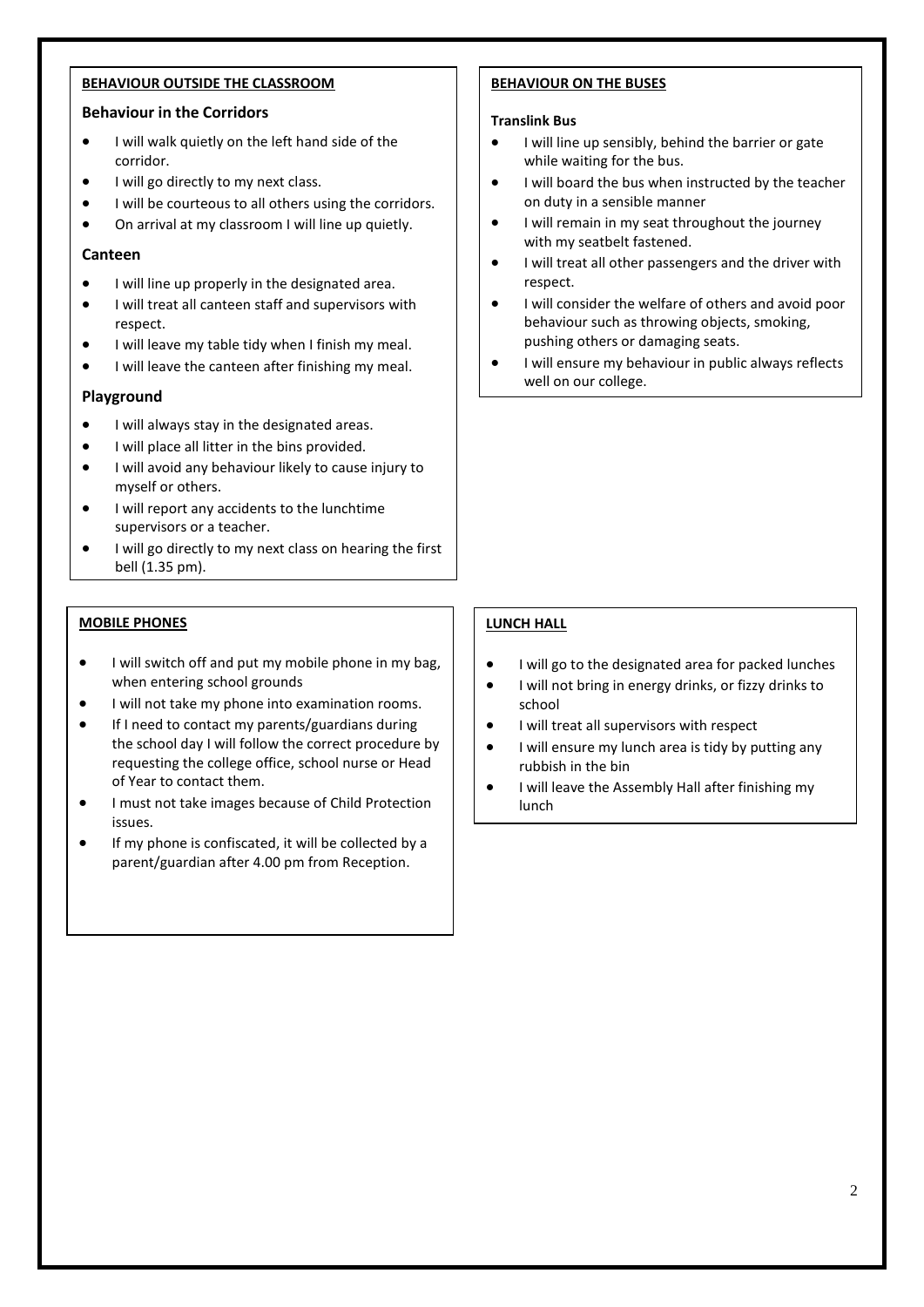## **APPENDIX 3 - Home College Expectations**

#### **The college expects that**:

#### **You as a Student**

- Are punctual and attend regularly
- Adhere to college policies such as uniform, mobile phone and anti-bullying
- Work to the best of your ability, complete your homework on time and meet all deadlines
- Take responsibility for your own learning, organisation and discipline
- Comply with the Internet access policy
- Are honest, polite and exhibit good behaviour at all times
- Show respect for others, their possessions and the school environment
- Participate to the best of your ability in college/Registration Group activities
- Raise any concerns or problems that you might have, with the college and your parents quickly

#### **You as a Parent**

- Support the college's ethos and policies as set out in the website
- Ensure regular and punctual attendance by your child and **avoid holidays in term time** wherever possible
- Ensure your son/daughter comes to school with the appropriate uniform and equipment
- Do your best to provide an appropriate environment and time at home to enable your child to complete their homework
- Monitor your child's homework
- Have positive but realistic expectations of your child's ability
- Endeavour as far as possible to support the school's activities (parent's evenings/concerts/events) and encourage your son/daughter to do so
- Advise the college of problems/achievements/issues concerning your child
- Reply to college communications and supply absence notes promptly
- Attend Parent/Teacher Meetings

#### **Students and Parents are entitled to expect that the college:**

- Provides a happy and caring environment for learning
- Provides effective teaching
- Provides good moral guidance and role models for your child
- **•** Effectively monitors your child's progress
- Praises your child for their achievements where appropriate
- Sets appropriate homework for your child and advises you of our expectation in accordance with the Learning and Teaching policy
- Advises you about the equipment, books and materials that are required for college
- Provides up to date and timely information about the school's events
- Provides enrichment activities/extended activities
- Communicates our concerns and problems concerning your child
- Deals with concerns in a professional, fair and consistent manner and keep you informed
- Emphasise the promotion and acknowledgement of positive behaviour